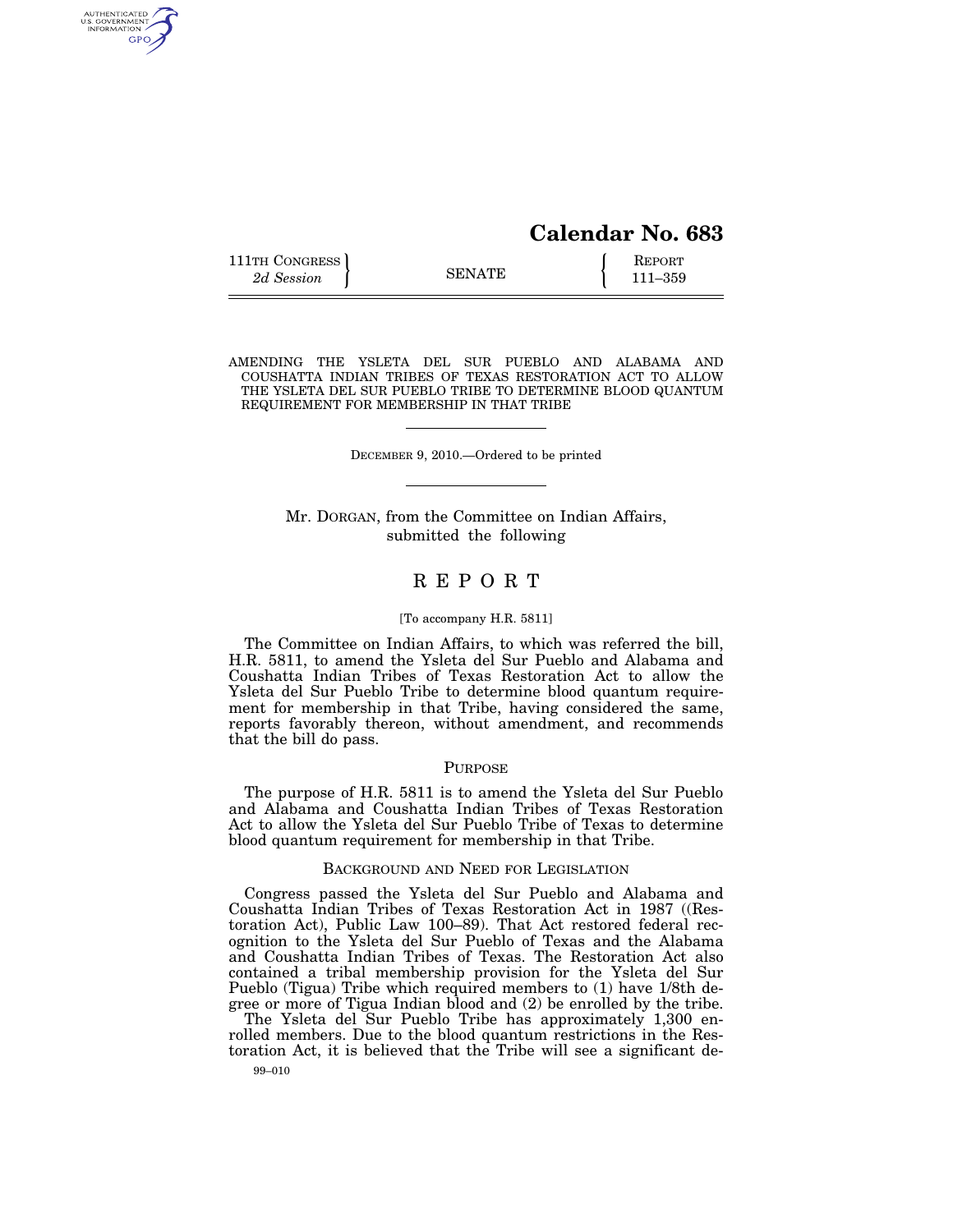cline in tribal membership over the next 50 years. A number of individuals have already been removed from tribal membership as it was determined that they no longer satisfied the blood quantum requirement, as currently authorized under the Restoration Act.

Under the Restoration Act, the Ysleta del Sur Pueblo is one of the few federally recognized tribes that have their membership criteria prescribed by the federal government. One of the most recognized aspects of tribal sovereignty is the ability of a tribe to determine its own membership. The United States Supreme Court acknowledged the authority of Indian tribes to determine their own membership in *Santa Clara Pueblo* v. *Martinez*, 436 U.S. 49 (1978).

H.R. 5811 would amend the Restoration Act by authorizing the Ysleta del Sur Pueblo to determine its own blood quantum requirement, similar to most other federally-recognized Indian tribes in the United States.

#### LEGISLATIVE HISTORY

H.R. 5811 was introduced on July 21, 2010, by Congressman Silvestre Reyes (TX), and was referred to the Committee on Natural Resources in the House of Representatives. On September 22, 2010, the House of Representatives considered and passed H.R. 5811 by voice vote. On September 23, 2010, H.R. 5811 was received in the Senate and referred to the Senate Committee on Indian Affairs. On November 18, 2010, the Committee on Indian Affairs held an open business meeting and approved H.R. 5811 by unanimous voice vote without amendment.

In the 110th Congress, Representative Reyes introduced H.R. 1696, which was almost identical to the current bill. It was introduced on March 26, 2007 and was referred to the Committee on Natural Resources in the House of Representatives. On July 18, 2007, the bill was reported favorably without amendment to the full House of Representatives. On July 30, 2007, the House of Representatives passed H.R. 1696 by unanimous consent, however, no further action was taken on the bill.

Similar bills to H.R. 5811 were also introduced from the 105th to the 109th Congresses. Unlike the current bill, each of the bills between the 105th and 109th Congresses specifically lowered the blood quantum requirement from  $\frac{1}{8}$  to  $\frac{1}{16}$ , as opposed to removing the blood quantum requirement entirely. With the exception of H.R. 1460 in the 106th Congress, each of these bills saw no action beyond being referred to the Committee on Natural Resources in the House of Representatives. In the 106th Congress, H.R. 1460 passed the House of Representatives, but was not taken up by the Senate.

## SECTION-BY-SECTION OF H.R. 5811

*Section 1. Blood Quantum Requirement Determined by Tribe.*  This section removes the 1/8th blood quantum requirement for tribal membership from federal law, which would allow the tribe to determine its own blood quantum criteria for tribal membership.

#### COMMITTEE RECOMMENDATION AND TABULATION OF VOTE

In an open business session on November 18, 2010, the Committee on Indian Affairs, by a unanimous voice vote, adopted H.R.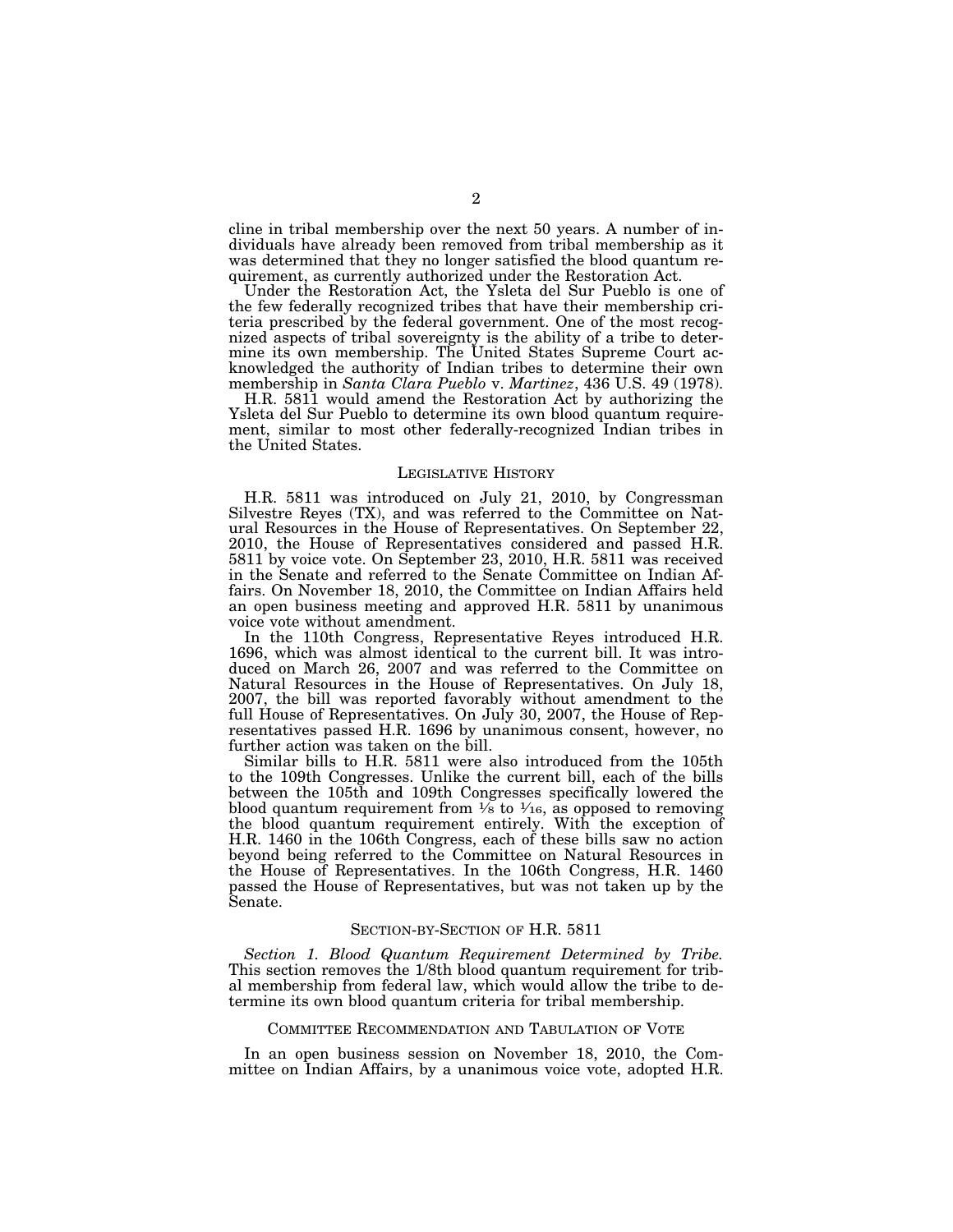5811, without amendment, and ordered the bill reported to the Senate, with the recommendation that the Senate do pass the bill.

## COST AND BUDGETARY CONSIDERATION

The following cost estimate, as provided by the Congressional Budget Office, dated December 7, 2010, was prepared for H.R. 5811. The Congressional Budget Office estimated that implementing H.R. 5811 would cost the federal government \$7 million over the 2011–2015 period.

## *H.R. 5811—An act to amend the Ysleta del Sur Pueblo and Alabama and Coushatta Indian Tribes of Texas Restoration Act to allow the Ysleta del Sur Pueblo Tribe to determine blood quantum requirement for membership in that tribe*

H.R. 5811 would amend the Ysleta del Sur Pueblo and Alabama and Coushatta Indian Tribes of Texas Restoration Act to eliminate the requirement that individuals have a blood quantum level of at least one-eighth to qualify for tribal membership. This legislation would allow the Ysleta del Sur Pueblo tribe to establish its own blood quantum requirement for determining membership. Based on information from the Bureau of Indian Affairs (BIA) and assuming appropriation of the necessary amounts, CBO estimates that implementing H.R. 5811 would cost \$7 million over the 2011–2015 period. Enacting the legislation would not affect direct spending or revenues; therefore, pay-as-you-go procedures do not apply.

H.R. 5811 contains no intergovernmental or private-sector mandates as defined in the Unfunded Mandates Reform Act and would impose no costs on state, local, or tribal governments. Enacting this legislation would benefit the Ysleta del Sur Pueblo tribe.

Based on information from the BIA and the Ysleta del Sur Pueblo tribe, CBO estimates that enacting H.R. 5811 would lead to an increase in the tribal population of about 700 members in 2011. Those additional members of the tribe would be eligible for services from the Indian Health Service (IHS) and BIA. Such services are available to members of federally recognized Indian tribes.

Based on information from IHS, CBO estimates that about 55 percent of new tribal members—or about 400 people—would receive benefits each year. CBO expects that the cost to serve those individuals would be similar to that for current beneficiaries about \$2,800 per person in 2010. In addition, based on information provided by BIA, CBO expects that additional costs for services provided by that agency would total about \$1 million over the 2011–2015 period. In total, CBO estimates that implementing H.R. 5811 would cost between \$1 million and \$2 million a year over that period, assuming appropriation of the necessary amounts.

The CBO staff contacts for this estimate are Jeff LaFave (for BIA programs) and Robert Stewart (for IHS programs). This estimate was approved by Theresa Gullo, Deputy Assistant Director for Budget Analysis.

#### EXECUTIVE COMMUNICATIONS

The Committee has received no Executive communications regarding H.R. 5811.